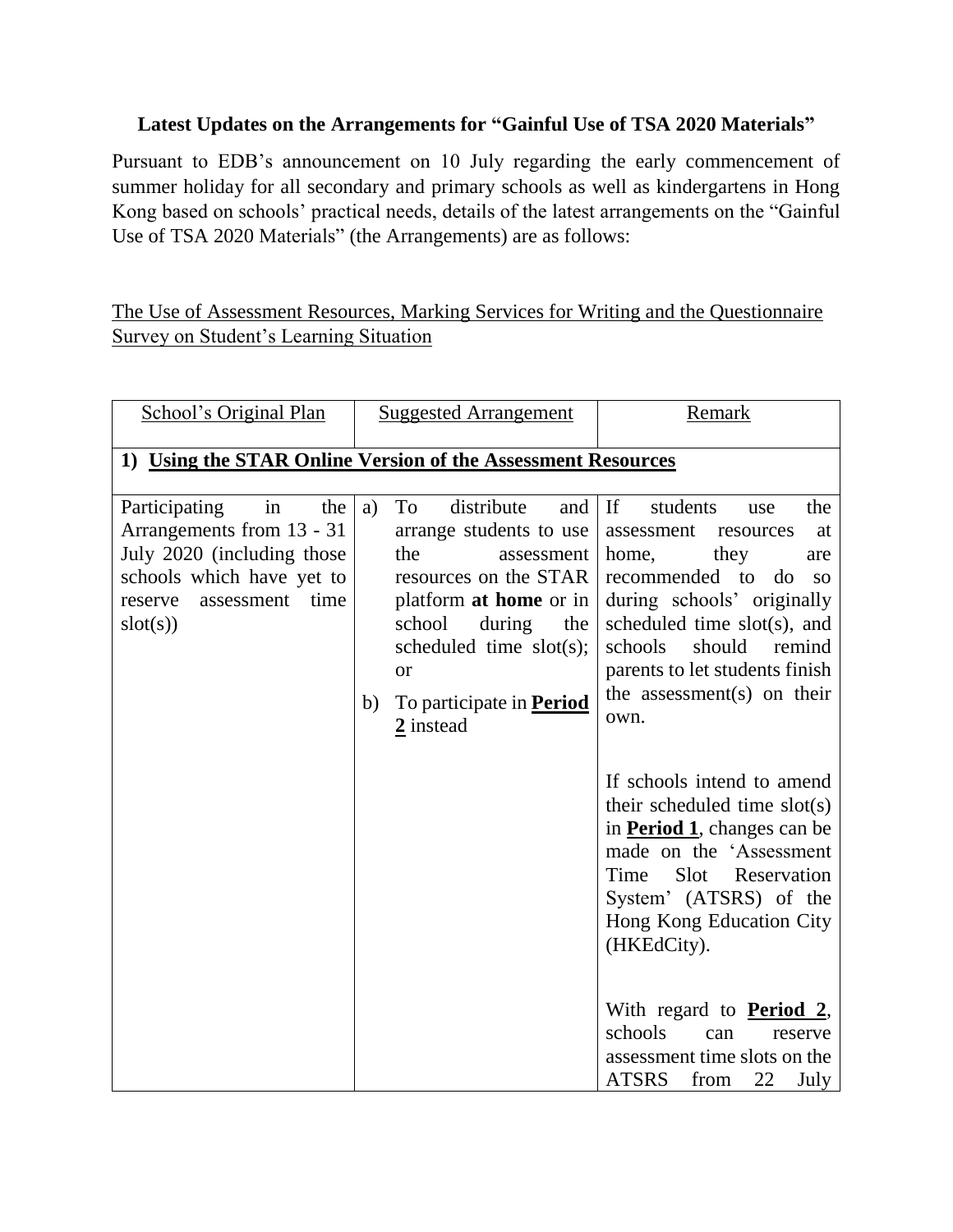|                                                                                                                                                                                                                                                    |                                                                                                                                                                                                                                              | onwards.                                                                                                                                                                                                                               |  |
|----------------------------------------------------------------------------------------------------------------------------------------------------------------------------------------------------------------------------------------------------|----------------------------------------------------------------------------------------------------------------------------------------------------------------------------------------------------------------------------------------------|----------------------------------------------------------------------------------------------------------------------------------------------------------------------------------------------------------------------------------------|--|
| Participating<br>in<br>the<br>Arrangements in <b>Period 2</b>                                                                                                                                                                                      | To reserve assessment time<br>slots on the ATSRS from<br>22 July onwards                                                                                                                                                                     |                                                                                                                                                                                                                                        |  |
| 2) Using the Printed Version of the Assessment Resources                                                                                                                                                                                           |                                                                                                                                                                                                                                              |                                                                                                                                                                                                                                        |  |
| Arranging to distribute the<br>assessment resources<br>to<br>students<br>and<br>complete<br>designated<br>during the<br>periods                                                                                                                    | To arrange students to<br>a)<br>complete<br>the<br>assessments<br>home<br>at<br>and<br>return<br>them<br>to<br>schools; or<br>To use the assessment<br>b)<br>resources on the STAR<br>platform during <b>Period</b><br>1 or Period 2 instead | If schools change to use the<br>STAR platform, please<br>contact the HKEAA.<br>For<br>planning<br>schools<br>to<br>participate in <b>Period 2</b> , they<br>can reserve assessment time<br>slots on the ATSRS from 22<br>July onwards. |  |
| 3) Using the Marking Services for the Writing Papers and Participating in the<br><b>Questionnaire Survey on Students' Learning Situation</b>                                                                                                       |                                                                                                                                                                                                                                              |                                                                                                                                                                                                                                        |  |
| Having opted to return the<br>completed scripts of writing<br>and/or<br>assessments<br>questionnaires<br>the<br>to<br>courier arranged by the<br>Hong Kong Examinations<br>and Assessment Authority<br>(HKEAA) on 16, 23 or 31<br><b>July 2020</b> | To<br>with<br>the<br>proceed<br>collection as scheduled                                                                                                                                                                                      | If schools would like to<br>change the date of returning<br>the<br>scripts<br>and<br>questionnaires,<br>please<br>contact the HKEAA.                                                                                                   |  |
| Having<br>arranged<br>to<br>participate in the writing<br>and/or<br>assessments<br>the<br>questionnaires in <b>Period 1</b><br>(except for those using the<br>assessment resources for<br>Primary 6)                                               | T <sub>0</sub><br>be<br>registered as participating<br>schools in <b>Period</b> 2 (i.e.<br>from 3 September to 14<br>October 2020)                                                                                                           | $\frac{automatically}{\text{with regard to the relevant}}$<br>arrangements for <b>Period 2</b> ,<br>the HKEAA will contact<br>schools in due course.                                                                                   |  |

## Latest Arrangements for Period 2

• **Period 2** will be advanced to 3 September 2020 and further extended to 14 October 2020. Schools can reserve assessment time slots via the ATSRS of the HKEdCity from 22 July onwards. Subject to participation, the HKEAA will flexibly adjust the